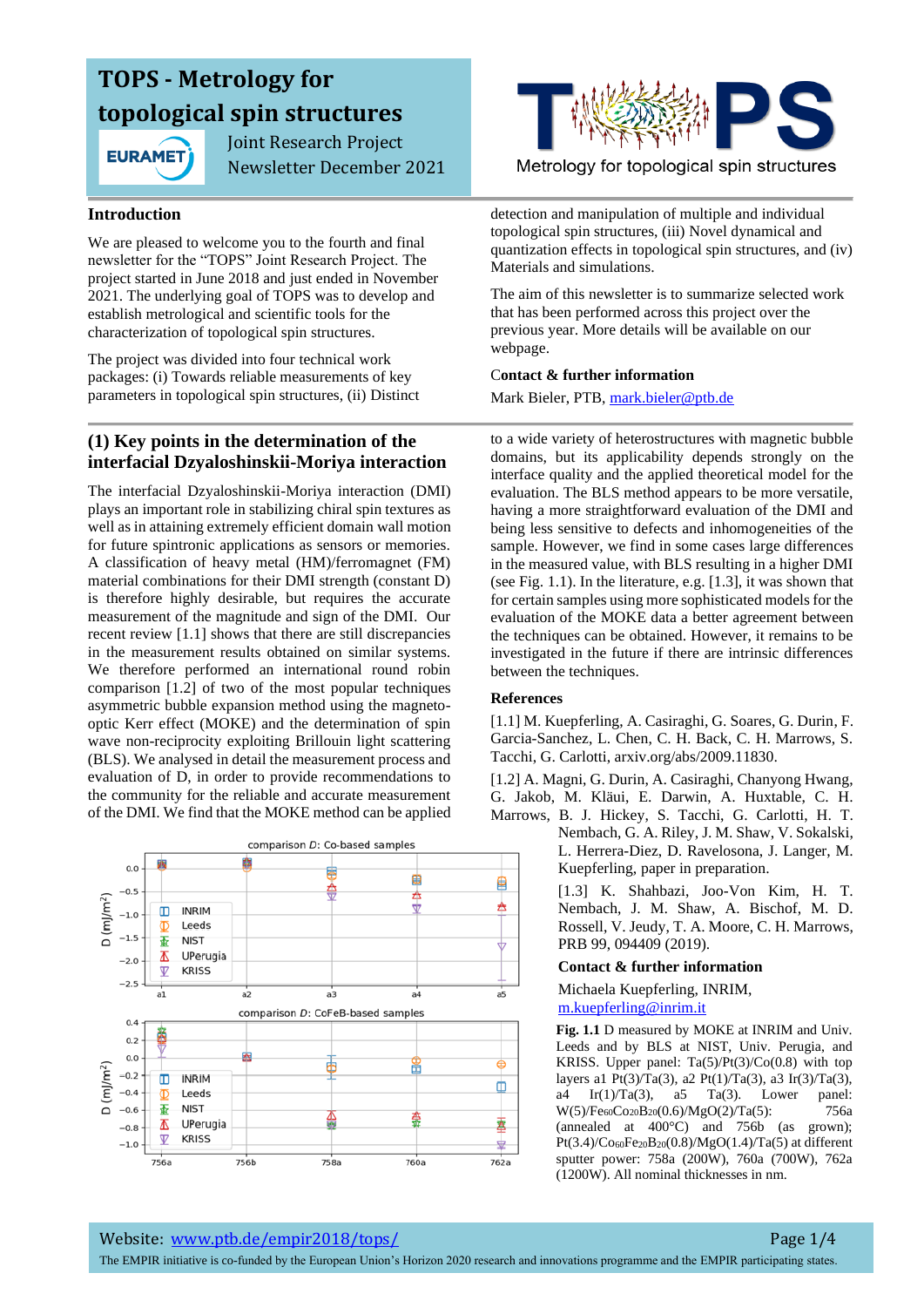**EURAMET** 

 Joint Research Project Newsletter September 2021

## **(2) Manipulation of magnetic skyrmion density in continuous Ir/Co/Pt multilayers**

In a recent paper [2.1], we have shown that magnetic skyrmions can be stabilized at room temperature in continuous  $[Ir/Co/Pt]_5$  multilayers on  $SiO_2/Si$  substrate without prior application of electric current or magnetic field. While decreasing the Co thickness, tuning of the magnetic anisotropy gives rise to a transition from wormlike domain patterns to long and separate stripes. The skyrmions are clearly imaged in both states using Magnetic Force Microscopy, see Fig. 2.1. The density of skyrmions can be significantly enhanced after applying the "in-plane field procedure". In addition, we have investigated the phase diagram of a sample deposited in the same run, but onto a  $\text{SiN}_x$  membrane using Lorentz transmission electron microscopy. Interestingly, this sample shows a different behaviour as function of magnetic field hinting to the influence of strain on the phase diagram of skyrmions in thin film multilayers, see Fig. 2.1. Our results provide means to manipulate magnetic skyrmion density, further allowing for optimized engineering of skyrmion-based devices [2.1].

#### **References**

[2.1] M. Cubukcu, S. Pollath, S. Tacchi, C. Barton, A. Stacey, E. Darwin, C.W.F. Freeman, C. Barton, B.J. Hickey, C.H. Marrows, G. Carlotti, C.H. Back, O. Kazakova, *"Manipulation of magnetic skyrmions in continuous Ir/Co/Pt multilayers",* arXiv:2111.12634 (2021).

#### **Contact & further information**

Murat Cubukcu, NPL, murat.cubukcu@npl.co.uk .

### **(3) From propagative to stationary spin waves: suppression of the DMI-induced nonreciprocity by lateral confinement in magnetic dots**

Brillouin Light Scattering (BLS) experiments have been performed at Perugia University on samples consisting of CoFeB/Pt films grown at University of Mainz and patterned by e-beam lithography at PTB, in the framework of the TOPS project. In particular, the samples consist of bidimensional arrays of circular dots, patterned starting from a Pt/Co bilayer, with a diameter d ranging from 100 to 400 nm, i.e., comparable with the wavelength of the thermal spin waves detected in BLS experiments. The aim of the experiments was to determine how the lateral confinement influences the spin-wave non-reciprocity induced by the presence of a sizeable interfacial Dzyaloshinskii-Moriya interaction (DMI) supplied by the heavy-metal substrate (Pt) on the ferromagnetic film

Metrology for topological spin structures



**Fig. 2.1** MFM measurements on  $[Ir/Co/Pt]_5$  multilayers for *tCo*=0.8nm at room temperature. (a) The MFM images were acquired in the as-grown state. Red and blue contrasts represent the out-of-plane magnetizations of opposite direction. Some skyrmions are indicated by dashed black arrows. (b) As grownstate modified by the "in-plane field procedure". (c) An example of the evolution of skyrmions vs the perpendicular applied magnetic field for  $\mu_0 H = 32 mT$ . (d) A plot showing the area of the skyrmions (open square) and circularity (blue spheres) vs  $\mu_0H$ . From Ref. 2.1.

(CoFeB). As illustrated in Fig. 3.1, the experimental results provide evidence for a strong suppression of the frequency asymmetry  $\Delta f$  between counter-propagating spin waves (corresponding to either Stokes or anti-Stokes peaks in BLS spectra), when the dot diameter is reduced from 400 nm to 100 nm, i.e., when it becomes lower that the wavelength of spin waves. Such an evolution reflects the modification of the spin-waves character from propagating to stationary and indicates that the method of quantifying the DMI strength from the frequency difference of counterpropagating spin waves is not applicable in the case of sufficiently small magnetic elements. Micromagnetic simulations are in progress at INRIM, using the MuMax<sup>3</sup> software package, to quantitatively reproduce the experimental results [3.1].

#### **References**

[3.1] S. Tacchi, R. Silvani, M. Kuepferling, A. Fernandez-Scarioni, S. Sievers, H.W. Schumacher, G. Jakob, M. Klaui and G. Carlotti, paper in preparation.

The EMPIR initiative is co-funded by the European Union's Horizon 2020 research and innovations programme and the EMPIR participating states.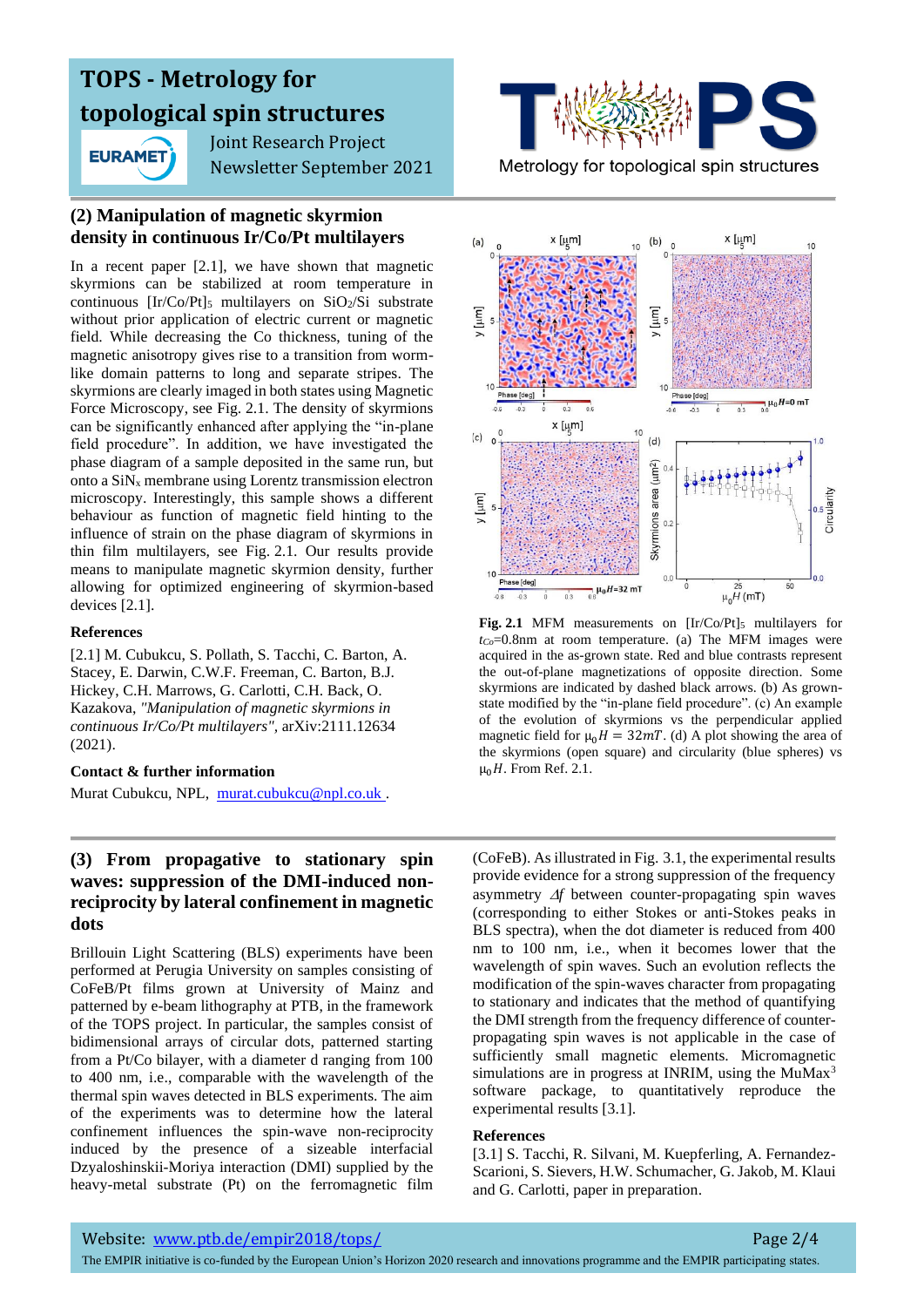

 Joint Research Project Newsletter September 2021



## **(4) Influence of the interfacial Dzyaloshinskii-Moriya interaction on the band structure of one-dimensional magnonic crystals**

In the framework of the TOPS project, researchers operating at Perugia University have investigated the effect of periodic interfacial Dzyaloshinskii-Moriya interaction on the spin wave (SW) dispersion relation of onedimensional magnonic crystals (MCs). MCs consist of an extended CoFeB film, 1 nm thick, sitting over an array of Pt stripes having a thickness of 7 nm. Two set of samples having a periodicity of the Pt stripes p=400 nm (with a stripe width  $w=200$  nm) and  $p=200$  nm (with a stripe width in the range between 150 and 170 nm) have been studied. SW dispersion was measured by Brillouin light scattering in the Damon-Eshbach geometry, applying the external magnetic field along the stripe axis and sweeping the inplane transferred wave-vector  $(k_z)$  along the perpendicular direction. The experimental results have been compared to the band diagram calculated by means of the plane wave method. In agreement with theoretical calculations, in all the investigated samples we observe the presence of lowfrequency flat bands, due to appearance of SW modes localized in the areas where the Pt stripes are present. The frequency position of the flat band is found to strongly depend on the stripes period. Moreover, for the samples having smaller periodicity the dispersion curves are characterized by a marked qualitative change. In particular, we find SWs modes, featuring a strong non-reciprocal intensity, which are present in the SW dispersion only for positive wavevectors [4.1].



#### **Contact & further information**

Giovanni Carlotti, Universty of Perugia, [giovanni.carlotti@unipg.it](mailto:giovanni.carlotti@unipg.it)

**Fig.** 3.1 Measured values of the frequency asymmetry  $\Delta f$ between Stokes and anti-Stokes peaks in Brillouin Light Scattering spectra measured on patterned arrays of circular magnetic Pt/CoFeB dots of diameter d=100 nm, 200 nm and 400 nm. It can be seen that the frequency asymmetry is strongly suppressed for d=100 nm, if compared to the case of d=400 nm.



**Fig. 4.1** Measured (points) and calculated (lines) SW dispersion relation of the sample having a periodicity of the Pt stripes  $p=400$ nm and a stripe width w=200 nm.

#### **References**

[4.1] S. Tacchi, R. A. Gallardo, D. Petti, A. Cattoni, J. Flores-Farías, E. Albisetti, G. Carlotti, P. Landeros, paper in preparation

#### **Contact & further information**

Silvia Tacchi, CNR- Istituto Officina dei Materiali, tacchi@iom.cnr.it

The EMPIR initiative is co-funded by the European Union's Horizon 2020 research and innovations programme and the EMPIR participating states.